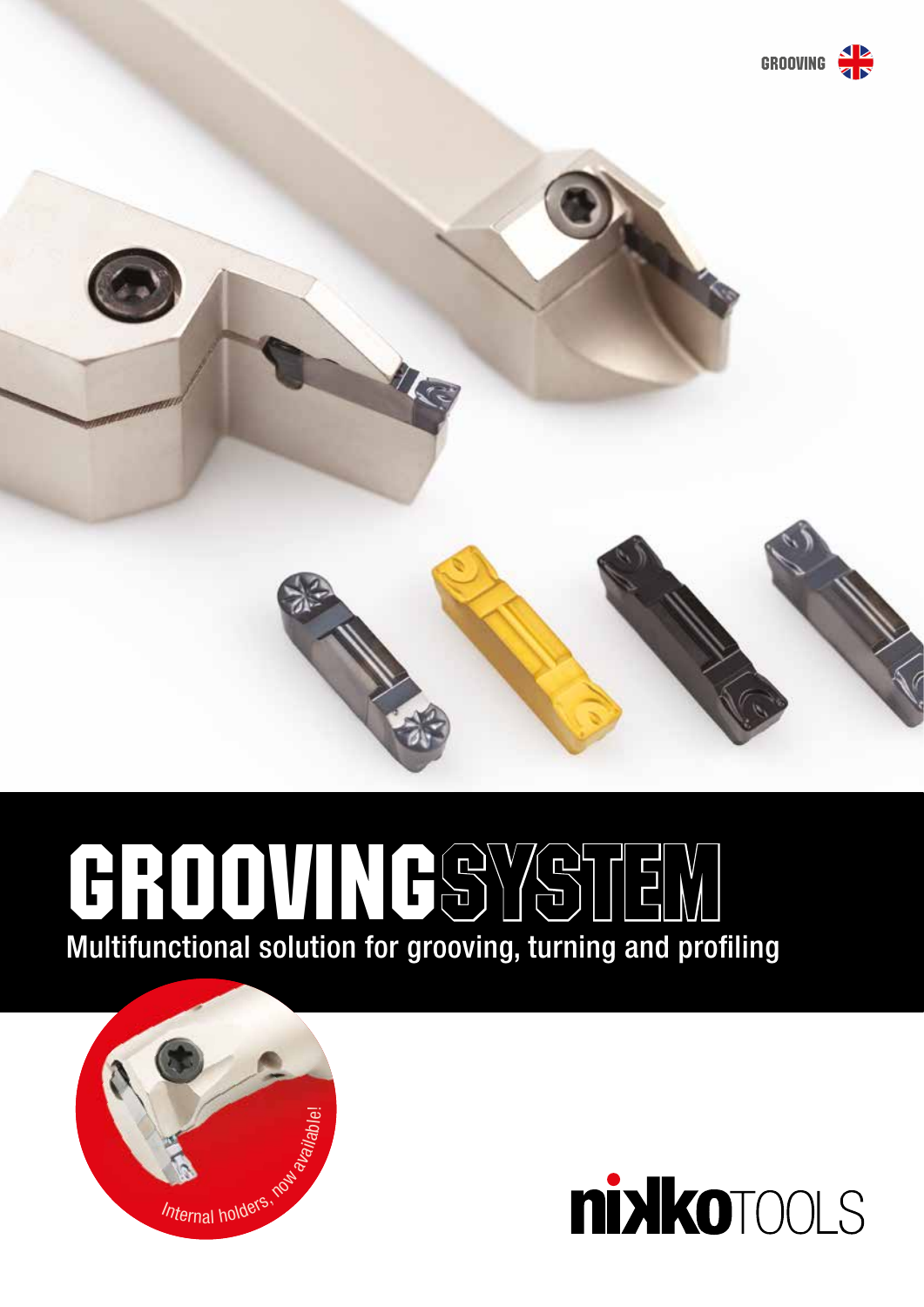## Indexable inserts for GROOVING



| <b>NDB</b>      |           |                                                                                                                                                                                                                                      |               |           |                                  | HC: coated carbide<br>HF: micrograin carbide<br>CVD: chemical vapour deposition<br>PVD: physical vapour deposition | НC<br><b>CVD</b>                 | HC<br><b>CVD</b>                   | HF<br>PVD                | HF<br>$\overline{\phantom{a}}$ |                          |  |  |                                                                          |              |  |  |  |  |  |
|-----------------|-----------|--------------------------------------------------------------------------------------------------------------------------------------------------------------------------------------------------------------------------------------|---------------|-----------|----------------------------------|--------------------------------------------------------------------------------------------------------------------|----------------------------------|------------------------------------|--------------------------|--------------------------------|--------------------------|--|--|--------------------------------------------------------------------------|--------------|--|--|--|--|--|
| <b>GROOVING</b> |           |                                                                                                                                                                                                                                      |               |           |                                  |                                                                                                                    | <b>JC7010</b>                    | <b>JC8025</b>                      | <b>JP5125</b>            | <b>JUGO15</b>                  |                          |  |  |                                                                          |              |  |  |  |  |  |
|                 |           | 2 cutting edges                                                                                                                                                                                                                      |               |           | Stable machining,<br>light cut   |                                                                                                                    | $1st$ choice $\bigcirc$ suitable |                                    |                          | C                              |                          |  |  |                                                                          |              |  |  |  |  |  |
|                 |           | · Rectangular shape with elastic clamping<br>Stable double-rail clamping system                                                                                                                                                      |               |           | General machining,<br>medium cut |                                                                                                                    | $1st choice ($ suitable          |                                    |                          |                                |                          |  |  |                                                                          |              |  |  |  |  |  |
|                 |           | 3D chipbreaker for optimized chip control                                                                                                                                                                                            |               |           | Unstable machining,<br>heavy cut |                                                                                                                    | 1st choice $\sum$ suitable       | $\overleftrightarrow{\mathcal{L}}$ | $\overleftrightarrow{c}$ | ₩                              | $\overleftrightarrow{c}$ |  |  |                                                                          |              |  |  |  |  |  |
|                 |           | GT/GA: Straight cutting edge for                                                                                                                                                                                                     |               |           |                                  | <b>Dimensions</b>                                                                                                  |                                  | ISO                                |                          |                                |                          |  |  | Vc(m/min) - suggested cutting speed range (bold: 1 <sup>st</sup> choice) |              |  |  |  |  |  |
|                 |           | multifuncional grooving<br>RT/RA: Full radius for copying operations                                                                                                                                                                 |               |           |                                  |                                                                                                                    |                                  | P                                  | 140<br>300               | 80<br>180                      |                          |  |  |                                                                          |              |  |  |  |  |  |
|                 |           | CW tolerance GT/RT: $\pm 0.05$                                                                                                                                                                                                       |               |           | <b>INSL</b>                      |                                                                                                                    |                                  | $\blacksquare$                     |                          | 60<br>140                      |                          |  |  |                                                                          |              |  |  |  |  |  |
|                 |           | CW tolerance GA/RA: ±0.025                                                                                                                                                                                                           |               |           |                                  |                                                                                                                    | $\overline{s}$                   | 180<br>K                           |                          | 50                             |                          |  |  |                                                                          |              |  |  |  |  |  |
|                 |           |                                                                                                                                                                                                                                      |               |           |                                  |                                                                                                                    | RE<br><b>CW</b>                  | 380                                |                          | 120                            | 300                      |  |  |                                                                          |              |  |  |  |  |  |
|                 |           |                                                                                                                                                                                                                                      |               |           |                                  |                                                                                                                    | <b>RE</b>                        | N                                  |                          |                                | 1000                     |  |  |                                                                          |              |  |  |  |  |  |
|                 |           |                                                                                                                                                                                                                                      |               |           |                                  |                                                                                                                    | `CW                              | S                                  |                          | 20<br>40                       |                          |  |  |                                                                          |              |  |  |  |  |  |
|                 |           |                                                                                                                                                                                                                                      |               |           |                                  |                                                                                                                    |                                  | H                                  |                          |                                |                          |  |  |                                                                          |              |  |  |  |  |  |
|                 |           | <b>Designation</b>                                                                                                                                                                                                                   |               | <b>CW</b> | RE                               | <b>INSL</b>                                                                                                        | S                                |                                    |                          |                                |                          |  |  |                                                                          | <b>Stock</b> |  |  |  |  |  |
|                 | GT        | grooving and turning                                                                                                                                                                                                                 | NDBD20R02M-GT | 2.0       | 0.2                              | 16                                                                                                                 | 3.5                              |                                    |                          |                                |                          |  |  |                                                                          |              |  |  |  |  |  |
|                 |           | NDBD30R04M-GT                                                                                                                                                                                                                        | 3.0           | 0.4       | 21                               | 4.8                                                                                                                |                                  |                                    | $\bullet$                |                                |                          |  |  |                                                                          |              |  |  |  |  |  |
|                 |           | NDBD40R04M-GT                                                                                                                                                                                                                        | 4.0           | 0.4       | 21                               | 4.8                                                                                                                |                                  |                                    |                          |                                |                          |  |  |                                                                          |              |  |  |  |  |  |
|                 |           |                                                                                                                                                                                                                                      | NDBD50R04M-GT | 5.0       | 0.4                              | 26                                                                                                                 | 5.8                              |                                    |                          | $\bullet$                      |                          |  |  |                                                                          |              |  |  |  |  |  |
|                 |           |                                                                                                                                                                                                                                      | NDBD60R08M-GT | 6.0       | 0.8                              | 26                                                                                                                 | 5.8                              |                                    | e                        | $\bullet$                      |                          |  |  |                                                                          |              |  |  |  |  |  |
|                 |           | general purpose                                                                                                                                                                                                                      | NDBD80R08M-GT | 8.0       | 0.8                              | 31                                                                                                                 | 6.5                              |                                    |                          | $\bullet$                      |                          |  |  |                                                                          |              |  |  |  |  |  |
|                 | GΑ        | grooving and turning                                                                                                                                                                                                                 | NDBD20R02G-GA | 2.0       | 0.2                              | 16                                                                                                                 | 3.5                              |                                    |                          |                                | ٠                        |  |  |                                                                          |              |  |  |  |  |  |
|                 |           |                                                                                                                                                                                                                                      | NDBD30R04G-GA | 3.0       | 0.4                              | 21                                                                                                                 | 4.8                              |                                    |                          |                                |                          |  |  |                                                                          |              |  |  |  |  |  |
|                 |           |                                                                                                                                                                                                                                      | NDBD40R04G-GA | 4.0       | 0.4                              | 21                                                                                                                 | 4.8                              |                                    |                          |                                | ٠                        |  |  |                                                                          |              |  |  |  |  |  |
|                 |           | polished surface for aluminium                                                                                                                                                                                                       |               |           |                                  |                                                                                                                    |                                  |                                    |                          |                                |                          |  |  |                                                                          |              |  |  |  |  |  |
| CARBIDE         | <b>RT</b> | profiling                                                                                                                                                                                                                            | NDBD20R10M-RT | 2.0       | 1.0                              | 16                                                                                                                 | 3.5                              |                                    |                          | $\bullet$                      |                          |  |  |                                                                          |              |  |  |  |  |  |
|                 |           |                                                                                                                                                                                                                                      | NDBD30R15M-RT | 3.0       | 1.5                              | 21                                                                                                                 | 4.8                              |                                    |                          |                                |                          |  |  |                                                                          |              |  |  |  |  |  |
|                 |           |                                                                                                                                                                                                                                      | NDBD40R20M-RT | 4.0       | $2.0\,$                          | 21                                                                                                                 | $4.8\,$                          |                                    |                          |                                |                          |  |  |                                                                          |              |  |  |  |  |  |
|                 |           |                                                                                                                                                                                                                                      | NDBD50R25M-RT | 5.0       | 2.5                              | 26                                                                                                                 | 5.8                              | $\bullet$                          |                          | $\bullet$                      |                          |  |  |                                                                          |              |  |  |  |  |  |
|                 |           |                                                                                                                                                                                                                                      | NDBD60R30M-RT | 6.0       | 3.0                              | 26                                                                                                                 | 5.8                              | $\bullet$                          |                          | $\bullet$                      |                          |  |  |                                                                          |              |  |  |  |  |  |
|                 |           | general purpose                                                                                                                                                                                                                      | NDBD80R40M-RT | 8.0       | 4.0                              | 31                                                                                                                 | 6.5                              |                                    |                          | $\bullet$                      |                          |  |  |                                                                          |              |  |  |  |  |  |
|                 | RA        | profiling                                                                                                                                                                                                                            | NDBD20R10G-RA | 2.0       | 1.0                              | 16                                                                                                                 | 3.5                              |                                    |                          |                                | $\bullet$                |  |  |                                                                          |              |  |  |  |  |  |
|                 |           | <b>Contract Contract Contract Contract Contract Contract Contract Contract Contract Contract Contract Contract Contract Contract Contract Contract Contract Contract Contract Contract Contract Contract Contract Contract Contr</b> | NDBD30R15G-RA | 3.0       | 1.5                              | 21                                                                                                                 | 4.8                              |                                    |                          |                                | $\bullet$                |  |  |                                                                          |              |  |  |  |  |  |
|                 |           |                                                                                                                                                                                                                                      | NDBD40R20G-RA | 4.0       | 2.0                              | 21                                                                                                                 | 4.8                              |                                    |                          |                                | ٠                        |  |  |                                                                          |              |  |  |  |  |  |
|                 |           | polished surface for aluminium                                                                                                                                                                                                       |               |           |                                  |                                                                                                                    |                                  |                                    |                          |                                |                          |  |  |                                                                          |              |  |  |  |  |  |

 $\bullet$  stock standard

2

| GT - GROOVING |    |                  |  |  |  |  |
|---------------|----|------------------|--|--|--|--|
| NDBD20        | f, | $0.05$ 0.07 0.09 |  |  |  |  |
| NDBD30        |    | $0.07$ 0.10 0.13 |  |  |  |  |
| NDBD40        | f  | $0.09$ 0.12 0.15 |  |  |  |  |
| NDBD50        |    | $0.11$ 0.15 0.19 |  |  |  |  |
| NDBD60        | f, | $0.13$ 0.19 0.25 |  |  |  |  |
| NDBD80        |    | $0.18$ 0.26 0.34 |  |  |  |  |

#### GT - TURNING

| NDBD <sub>20</sub> | $a_{\rm p}$ | $0.30$ 0.90 1.50   |   | $0.10$ 0.12 0.14 |
|--------------------|-------------|--------------------|---|------------------|
| NDBD30             | $a_{\rm p}$ | 0.40 1.20 2.00     |   | $0.16$ 0.18 0.20 |
| NDBD40             | $a_{\rm o}$ | $0.50$ 1.50 $2.50$ |   | $0.18$ 0.21 0.24 |
| NDBD50             | $a_{\rm o}$ | $0.50$ 1.80 3.10   |   | $0.20$ 0.25 0.30 |
| NDBD60             | $a_{\rm o}$ | 1.00 2.20 3.40     | f | $0.24$ 0.33 0.42 |
| NDBD80             | $a_{\rm p}$ | 1.00 2.80 4.60     |   | $0.32$ 0.44 0.56 |

### RT - COPYING

| NDBD20 | $a_{\rm p}$    | $0.10$ 0.50 $0.90$ |   | $0.12$ 0.15 0.18   |
|--------|----------------|--------------------|---|--------------------|
| NDBD30 | $a_{\rm p}$    | $0.10$ 0.75 1.50   | f | $0.18$ 0.23 0.28   |
| NDBD40 | $a_{\rm o}$    | $0.10$ 1.00 1.90   | f | $0.20$ 0.27 $0.34$ |
| NDBD50 | $a_{\rm p}$    | $0.10$ 1.25 2.40   |   | $0.22$ 0.33 0.42   |
| NDBD60 | a <sub>0</sub> | $0.10$ 1.50 2.90   | f | $0.24$ 0.37 0.50   |
| NDBD80 | $a_{\rm b}$    | $0.10$ 2.00 3.90   |   | $0.32$ 0.49 $0.66$ |

#### GA - GROOVING

| NDBD20 | $0.06$ 0.08 $0.10$ |
|--------|--------------------|
| NDBD30 | $0.08$ 0.12 0.16   |
| NDBD40 | $0.10$ 0.15 0.20   |
|        |                    |

a<sub>p</sub>: depth of cut (mm) f n : feed rate (mm/rev)

#### GA - TURNING

| NDBD20 | a           | $0.20$ 0.80 1.40 | $0.12$ 0.16 0.20 |
|--------|-------------|------------------|------------------|
| NDBD30 | $a_{\rm n}$ | $0.20$ 1.00 1.80 | $0.14$ 0.20 0.26 |
| NDBD40 | a,          | $0.40$ 1.40 2.40 | $0.16$ 0.23 0.30 |
|        |             |                  |                  |

RA - COPYING

| 6A - UPING |                    |                  |
|------------|--------------------|------------------|
| NDBD20     | $0.10$ 0.50 $0.90$ | $0.10$ 0.16 0.22 |
| NDBD30     | $0.10$ 0.75 1.50   | $0.16$ 0.24 0.32 |
| NDBD40     | $0.10$ 1.00 1.90   | $0.18$ 0.28 0.38 |
|            |                    |                  |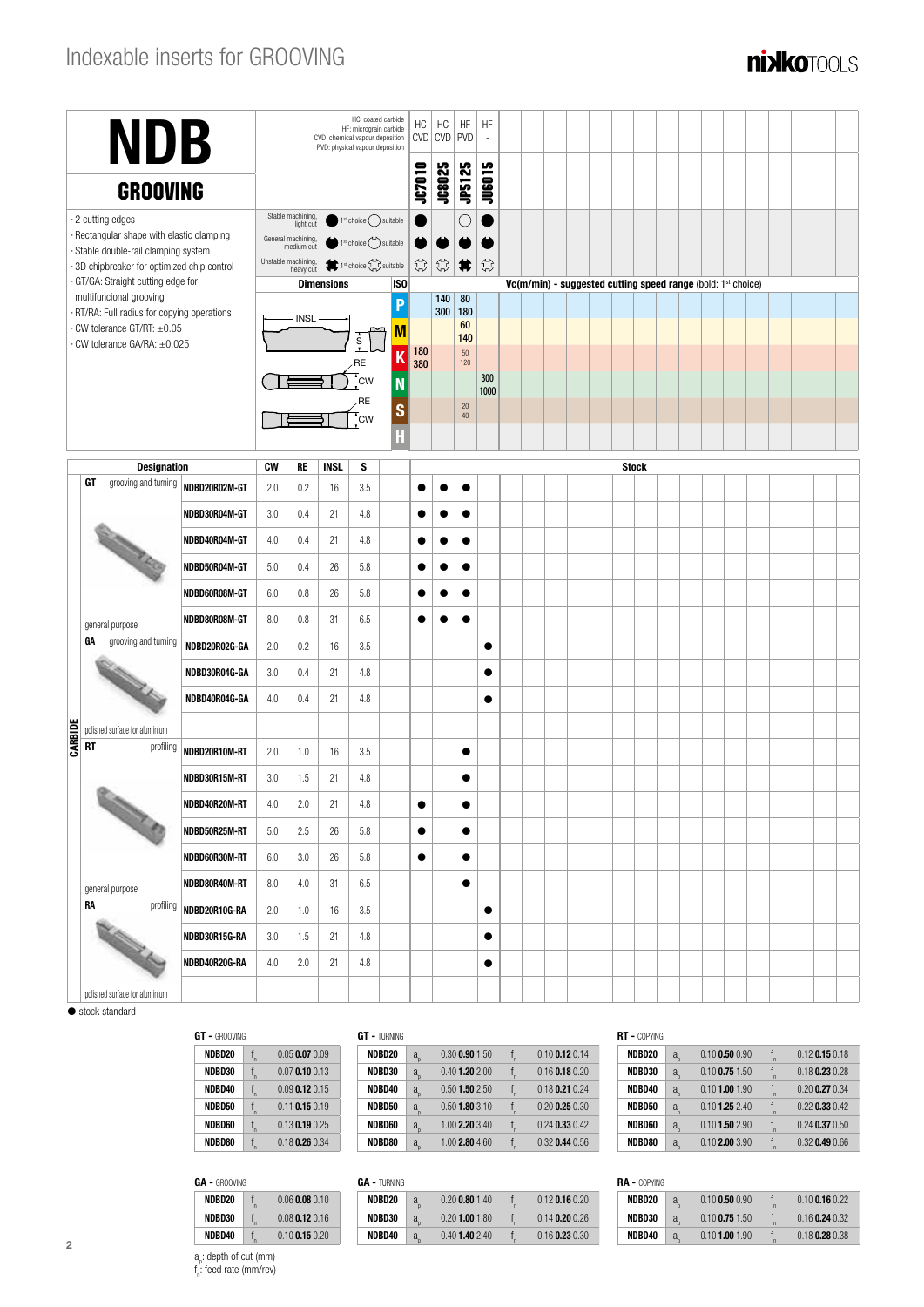## GROOVING Holders

# **nixikotools**



| Spare Parts |                     | <b>SCREW</b> | <b>WRENCH</b> | <b>SCREW</b> | <b>WRENCH</b> |
|-------------|---------------------|--------------|---------------|--------------|---------------|
| 뜐           | <b>NDB EL/R1212</b> | NT-ST076     | NT-FT15       |              |               |
|             | <b>NDB EL/R1616</b> | NT-ST077     | NT-FT15       |              |               |
|             | <b>NDB EL/R1616</b> |              |               | NT-SC001     | NT-WR040      |
| 능           | <b>NDB EL/R2020</b> |              |               | NT-SC001     | NT-WR040      |
|             | <b>NDB EL/R2525</b> |              |               | NT-SC002     | NT-WR040      |